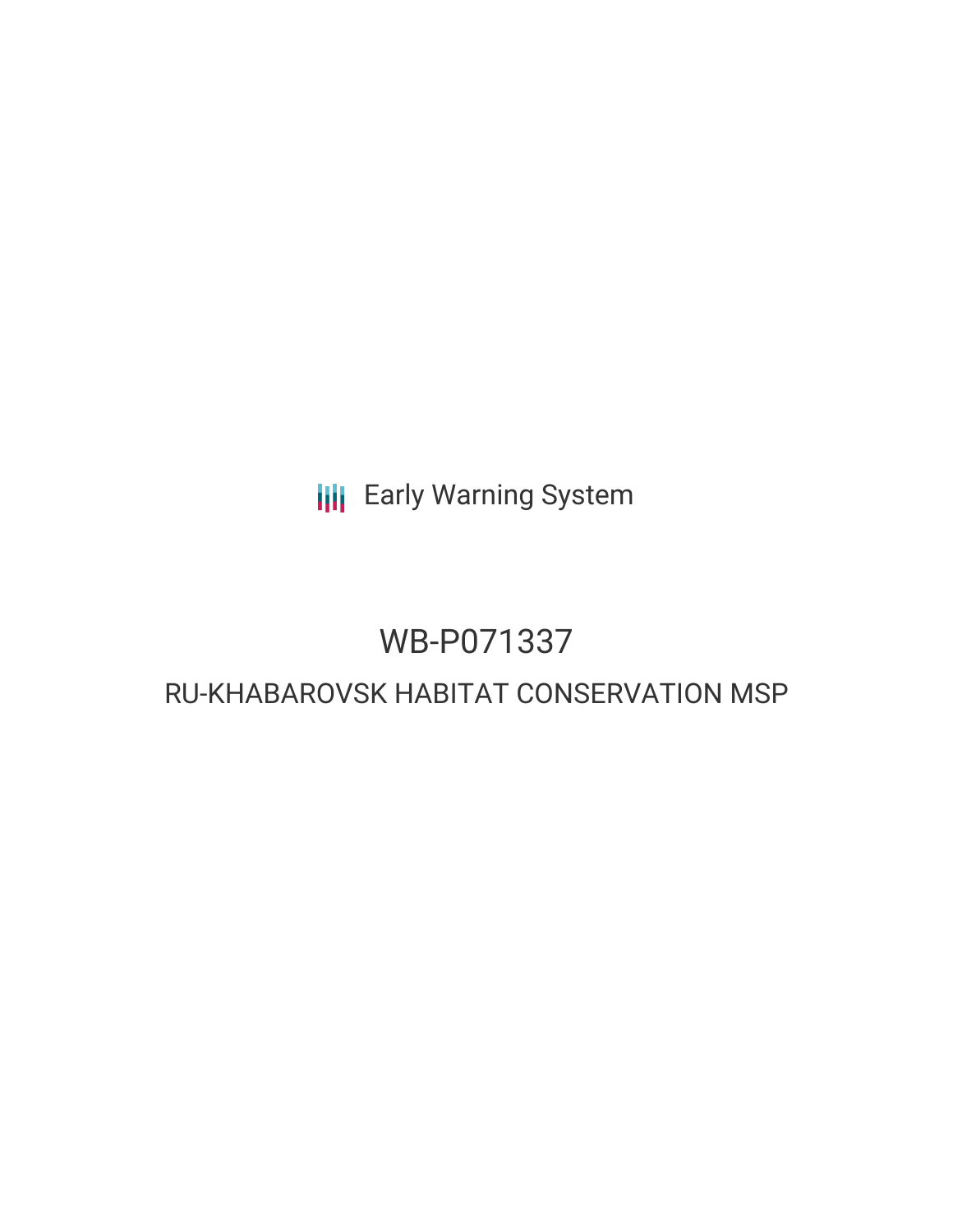

#### **Quick Facts**

| <b>Countries</b>               | Russia                         |
|--------------------------------|--------------------------------|
| <b>Financial Institutions</b>  | World Bank (WB)                |
| <b>Status</b>                  | Pipeline                       |
| <b>Bank Risk Rating</b>        | C                              |
| <b>Sectors</b>                 | <b>Climate and Environment</b> |
| <b>Investment Type(s)</b>      | Loan                           |
| <b>Investment Amount (USD)</b> | $$1.75$ million                |
| <b>Project Cost (USD)</b>      | $$1.75$ million                |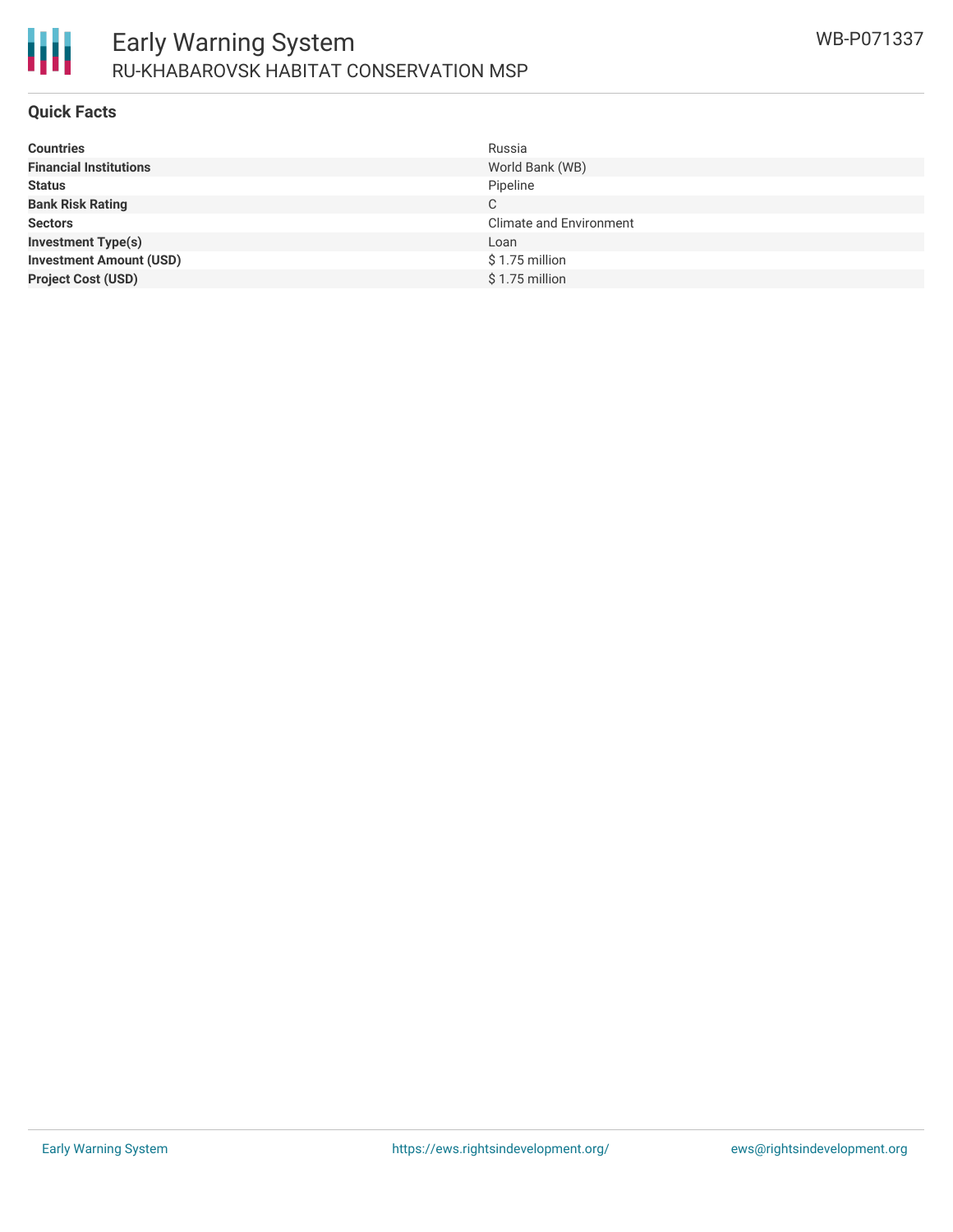

## **Project Description**

No project information available at time of writing.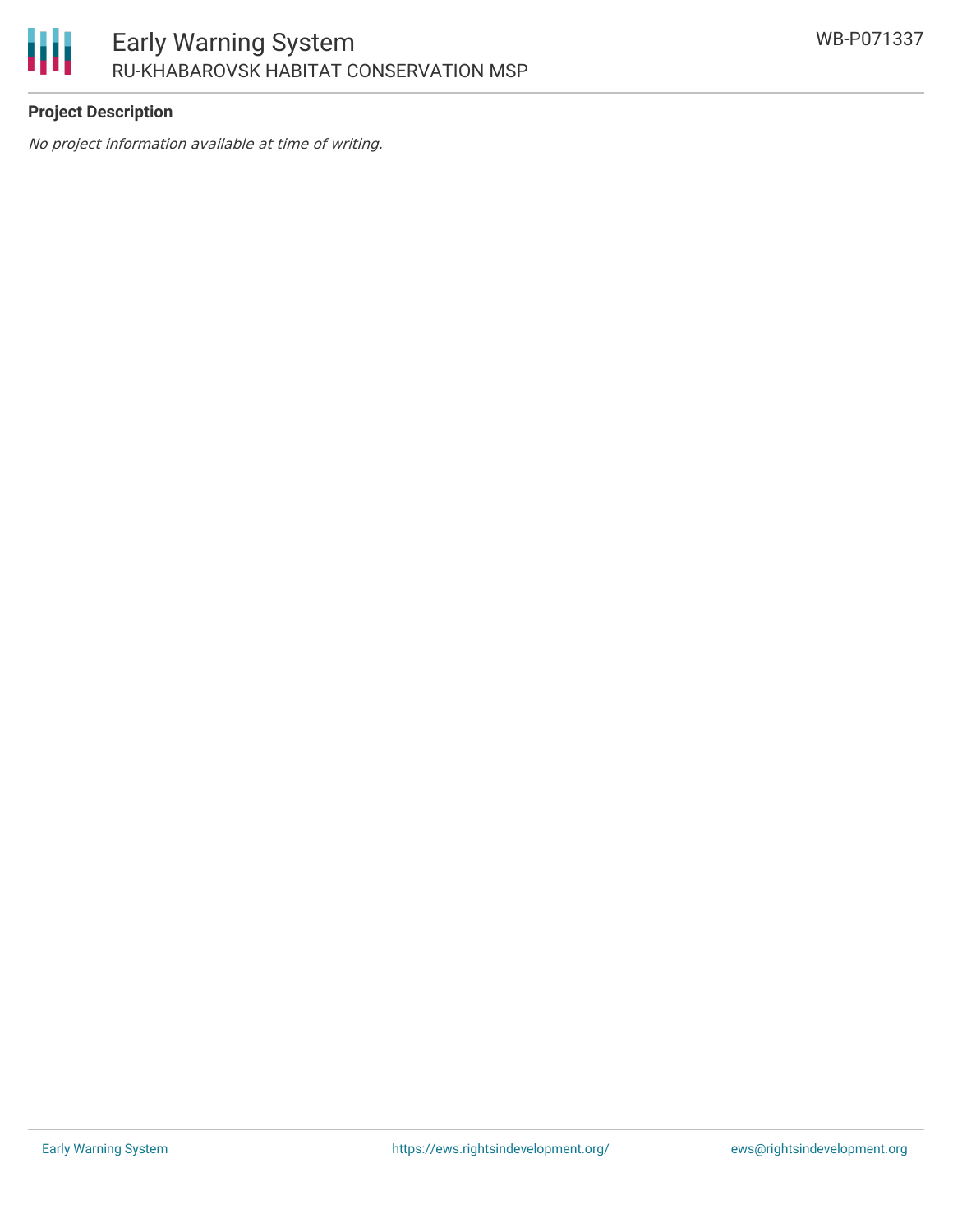

### **Investment Description**

World Bank (WB)